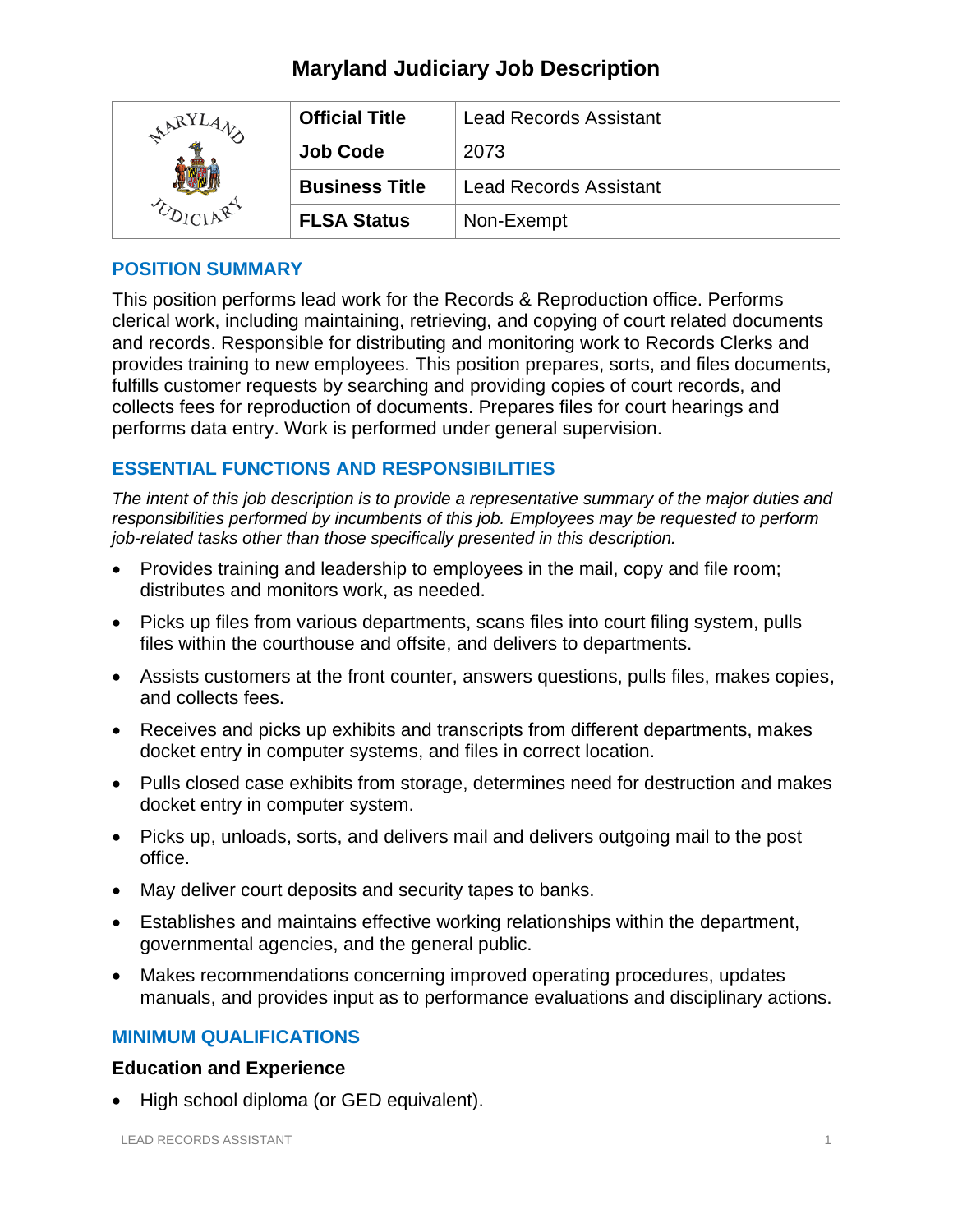# **Maryland Judiciary Job Description**

• Two (2) years of related work experience which must include records maintenance and files management experience.

## **Licenses, Registration, and Certifications**

• Possession of a standard driver's license, if courier services are required.

### **Note:**

- A Bachelor's Degree may substitute the required work experience.
- A Paralegal/Associates Degree or 60 college credits may substitute the required work experience.
- A Paralegal Certificate may substitute the required work experience.

## **KNOWLEDGE, SKILLS, AND ABILITIES**

### **Knowledge of:**

- Job related terminology, codes, comments, notations, orders, policies, procedures, rules, regulations, and laws.
- General office practices, procedures, and equipment.
- Public access rules.
- Office equipment including, but not limited to, computers, telephones, copiers, scanners, fax machines, etc.
- Alpha, numeric, and case filing systems.
- Judicial policies, procedures, and forms.

## **Skill in:**

- Managing priorities to meet critical deadlines while multitasking.
- Organization and time management.
- Interpersonal communication and relations.
- Basic English and arithmetic to include, but not limited to, spelling, punctuation, addition, subtraction, multiplication, and division.
- Reading, comprehension, proofreading, and editing.
- Customer service and handling problems tactfully and patiently.

#### **Ability to:**

- Work within time constraints, meet fixed deadlines, and demonstrate good organizational skills.
- Follow procedures, verbal and written instructions, and protocols for any given assignment.
- Solve practical problems and handle sensitive or difficult situations.